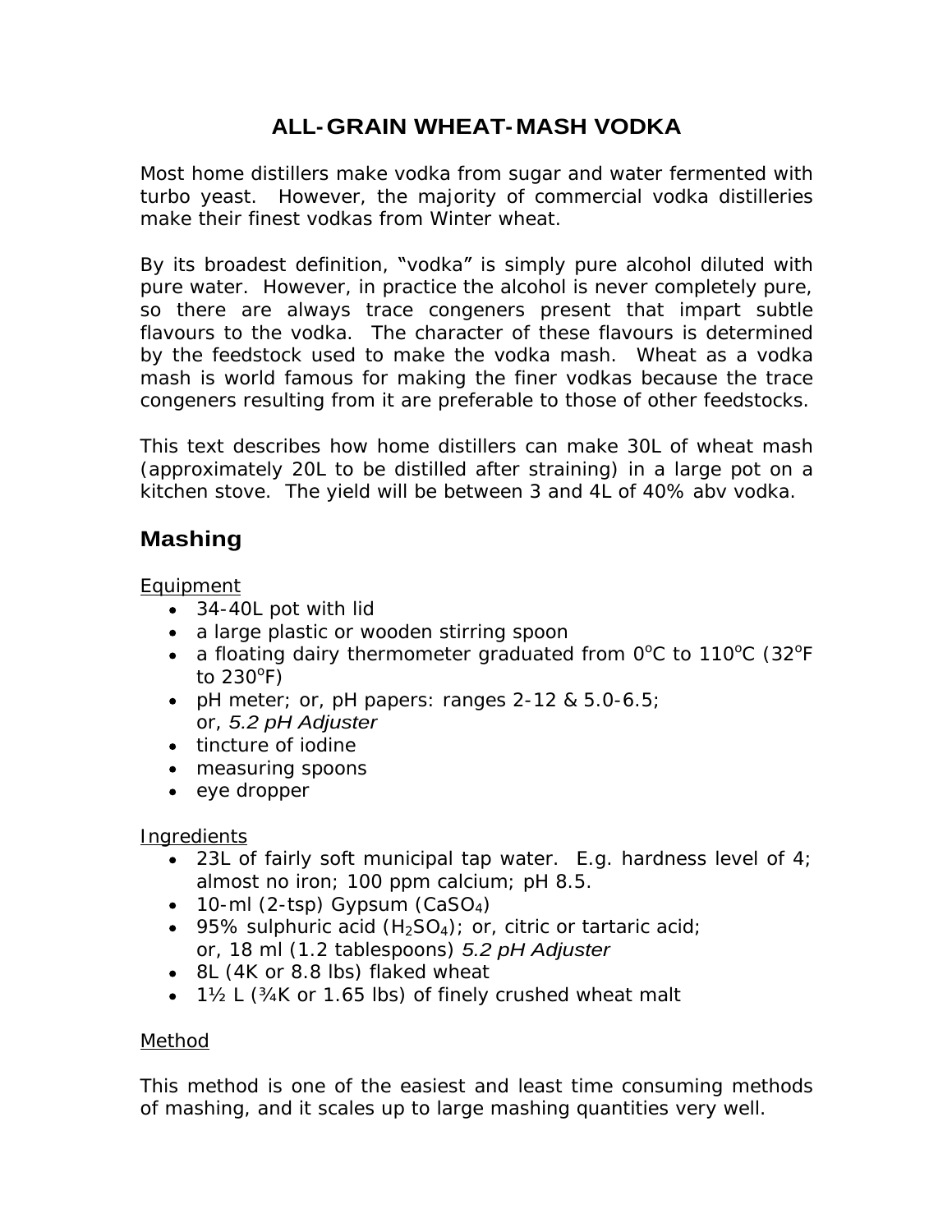The principle behind this method, which is a single infusion-mash method, is to use flaked wheat rather than undispersed hard wheat. This eliminates the need to perform a full boil to disperse the grain starches. The state of the state of the state of the state of the state of the state of the state of the state of the state of the state of the state of the state of the state of the state of the state of the state of the

With flaked wheat, which is pre-gelatinized wheat that is hot-rolled the way rolled oats are made, the grain starches easily disperse in the  $65.5^{\circ}$ C (150 $^{\circ}$ F) mash water without the need of boiling.

Prepare the mash water by placing 23L of tap water in the large pot on the stove. Thoroughly mix the 10-ml (2-tsp) of gypsum into the water, and measure the pH using the pH meter or the range 2-12 pH papers. Use this pH measurement to determine what pH adjustment the water requires.

Let's assume the pH, as with most municipal tap waters, is approximately 8 or 9. Begin adding  $95\%$  H<sub>2</sub>SO<sub>4</sub> one drop at a time, mixing thoroughly, and measuring the pH with the pH meter or the range 5.0-6.5 pH papers between each drop until the pH is about 5.8 or  $6.0.$ 

If citric or tartaric acid is used, which are both powders, the additions should be  $1\frac{1}{4}$  ml  $(\frac{1}{4} \text{ tsp})$ , and will take about 10 ml  $(2 \text{ tsp})$  or so in total to achieve pH 5.8 to 6.0 from a source water of pH 8.5.

If you accidentally overshoot pH 5.8 with the acid, you can correct by simply making additions of 500 ml of source water (i.e. pH 8 or 9) and measuring the pH, until the target pH of 5.8 is achieved. Once this correction is complete, it will be necessary to remove a total equivalent volume of mash water as was added to do the correction and discard it, leaving 23L of mash water at pH 5.8 or 6.0.

Of course, if the pH of the source water were below 5.8, the water would require treating with calcium carbonate  $(CaCO<sub>3</sub>)$  instead of acid. Similarly, an accidental overshoot can be corrected the same way with additions of the source water.

Now, if you will be using 5.2 pH Adjuster, an additive available at homebrew shops and web sites, the pH adjustment is very easy. Simply add 18 ml (1.2 tablespoons) of 5.2 pH Adjuster to 23L of mash water after the addition of the gypsum, and the pH of the water will be automatically buffered to pH 5.2 regardless of the starting pH of the source water. This happens because the product is a pH buffer that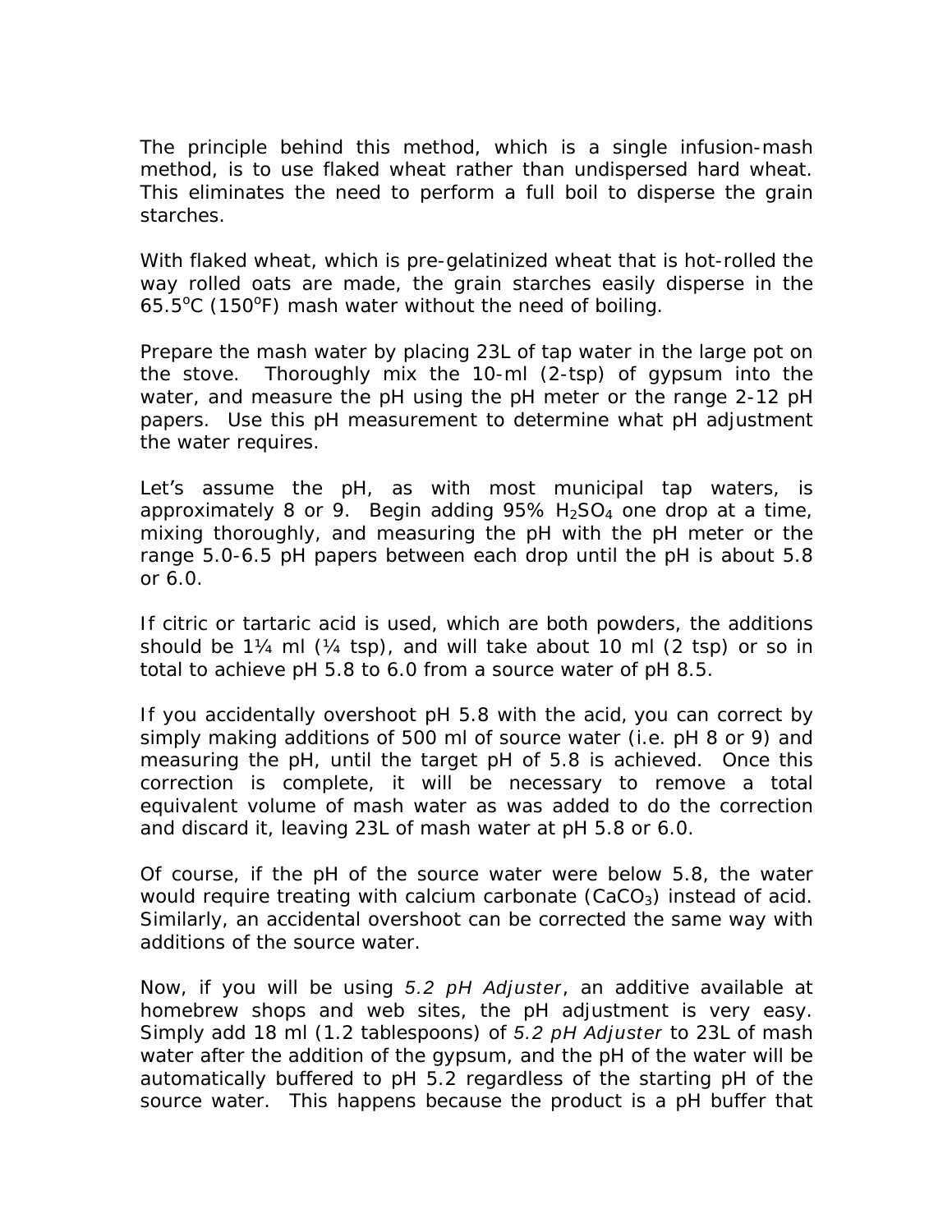compensates for the other factors that would influence the pH of the water. The reason the product is formulated for a pH of 5.2, the optimum pH for mashing, is because it will hold the pH of the mash water to 5.2 even after the grain is added and the effects of enzyme activity have taken place.

When adjusting the pH with acid it's adjusted to 5.8 instead of 5.2 because, unlike with the presence of a pH buffer, the pH will be further lowered by the addition of the grain and by the enzyme activity, which ultimately brings it down to about 5.2.

After the mash water is prepared, turn the stove on high, cover the pot, and let the water heat up to the conversion strike temperature,  $74^{\circ}$ C (165 $^{\circ}$ F). You will have to periodically stir the water thoroughly and measure the temperature as the water heats up until the strike temperature is reached.

When the water is at the strike temperature, turn off the heat, and stir in the 8L of flaked wheat. The temperature should come to rest at about 68<sup>o</sup>C (155<sup>o</sup>F) or higher. Stir the mash for about five minutes while the starches disperse (i.e. gel into a thick porridge). It should take about 15 to 25 minutes for the temperature to cool to  $66.5^{\circ}$ C  $^{\circ}$ C (152<sup>o</sup>F). The mash should be stirred every five minutes or so until it cools to that temperature. When the mash is at  $66.5^{\circ}$ C (152 $^{\circ}$ F), stir in F), stir in the 1½L of crushed wheat malt. The mash temperature should rest at  $65^{\circ}$ C (149 $^{\circ}$ F). F).

Cover the mash pot and leave it for 90 minutes for the starches to convert to sugars. It's helpful to stir the mash every 15 minutes or so during the 90-minute conversion rest. The mash can even be left for eight or ten hours (e.g. overnight) to cool to fermentation temperature (i.e. under 29.5°C  $(85^{\circ}F)$ ). Or, an immersion chiller can be used to force cool the mash to fermentation temperature after the 90-minute conversion rest is complete.

After the conversion rest, the starches should be completely converted to sugars. This can be tested for by an iodine starch test.

## **Fermentation**

Ingredients

- 30L wheat mash
- 1 package of low-volatile Vodka Yeast with AG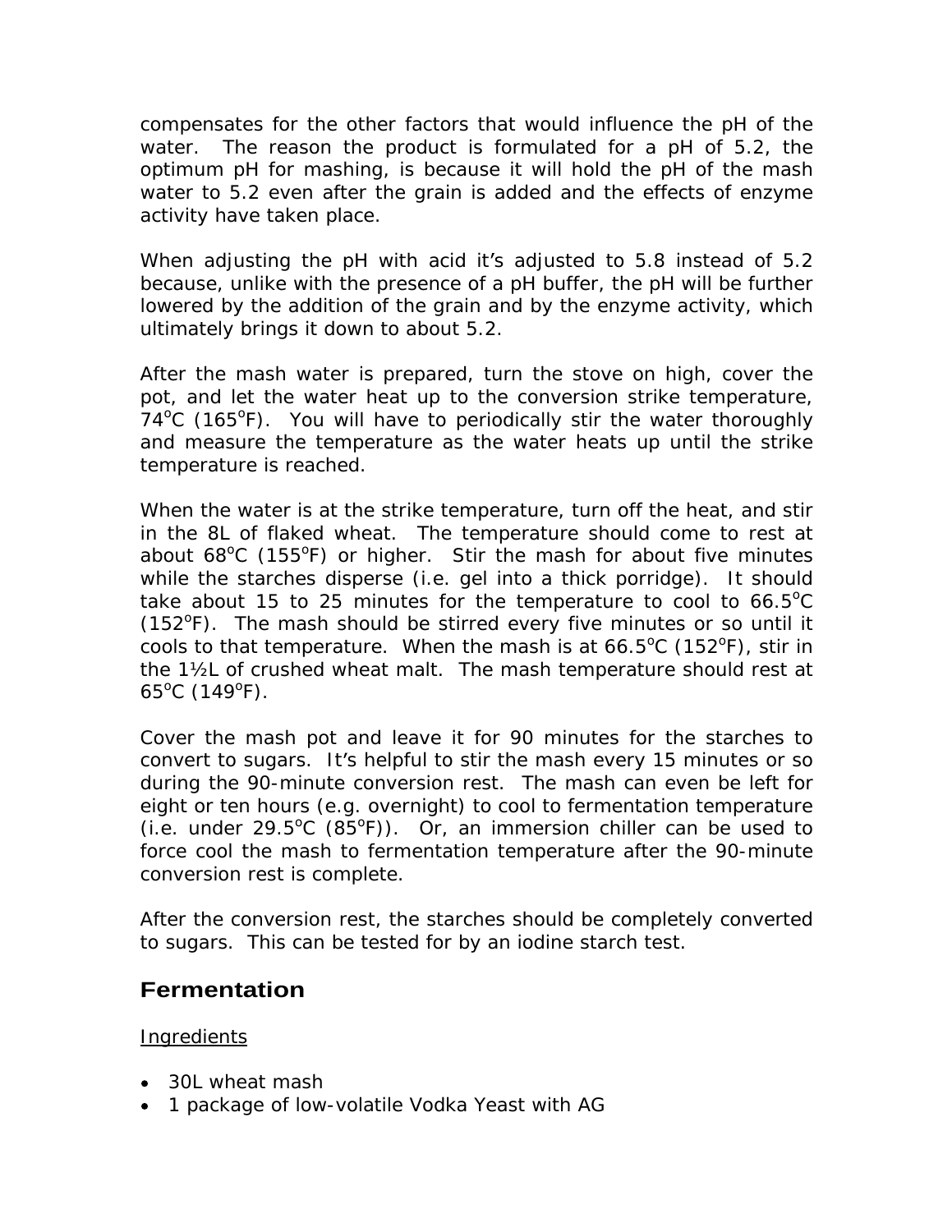#### Equipment

2 30<sup>+</sup> L primary fermenters with at least one lid Or and the state of the state of the state of the state of the state of the state of the state of the state of

1 30+ L primary fermenter with lid, and an aquarium pump with an aeration stone

- 1 standard winemaking hydrometer and cylinder
- 1 floating dairy thermometer graduated from  $0^{\circ}$ C-110 $^{\circ}$ C (32 $^{\circ}$ F- $\mathrm{^oC}$ -110 $\mathrm{^oC}$  (32 $\mathrm{^oF}$ - $\mathbf{O}_{\mathbf{C}}$ F-  $(230^{\circ}F)$ F)

#### Method

Initially, the mash will be in the pot on the stove with the lid on. The mash should have been left to settle for at least 90 minutes, possibly as long as overnight, and cooled to below  $29.5^{\circ}$ C (85 $^{\circ}$ F). The mash  $\rm ^{o}C$  (85 $\rm ^{o}F$ ). The mash o F). The mash solids will have settled out, and there should be  $7$  or  $8$  cm  $(3'')$  of clear liquid on top of the mash.

Carefully take a sample of the clear liquid and measure its Originating Gravity (OG) using the hydrometer. Be sure to make the necessary temperature correction for the hydrometer reading.

The OG should be in the range 1.060-1.070, but a deviation of .010 from that is not a problem. The mash produced by the above recipe is most likely to fall into that range.

Next, the mash needs to be transferred to a clean  $30<sup>+</sup>$ L fermenter. L fermenter. The temperature should have cooled to below  $29.5^{\circ}$ C (85 $^{\circ}$ F) before it  $^{\circ}$ C (85 $^{\circ}$ F) before it  $^0$ E) hoforo it F) before it is transferred. For the 30L batch, the mash can be left to cool until the temperature is below 29.5°C (85°F). For larger batch sizes, it will be necessary to employ an immersion chiller to force cool the mash.

Once the mash has cooled to below  $29.5^{\circ}$ C (85 $^{\circ}$ F) it can be  $^{\circ}$ C (85 $^{\circ}$ F) it can be  $^0$ E) it can be F) it can be transferred. This can be done by pouring the entire mash, grain and liquid together, from the mash pot to a clean  $30<sup>+</sup>$ L fermenter. If the L fermenter. If the full mash pot is too heavy or too awkward to pick up and pour, the mash can be ladled with a one or two litre measuring cup into the fermenter until the volume is down to a manageable level.

For larger batch sizes, a grain pump can be used to make all transfers.

The mash is now ready for aerating (i.e. providing dissolved oxygen). For the 30L batch, you can vigorously pour the mash from one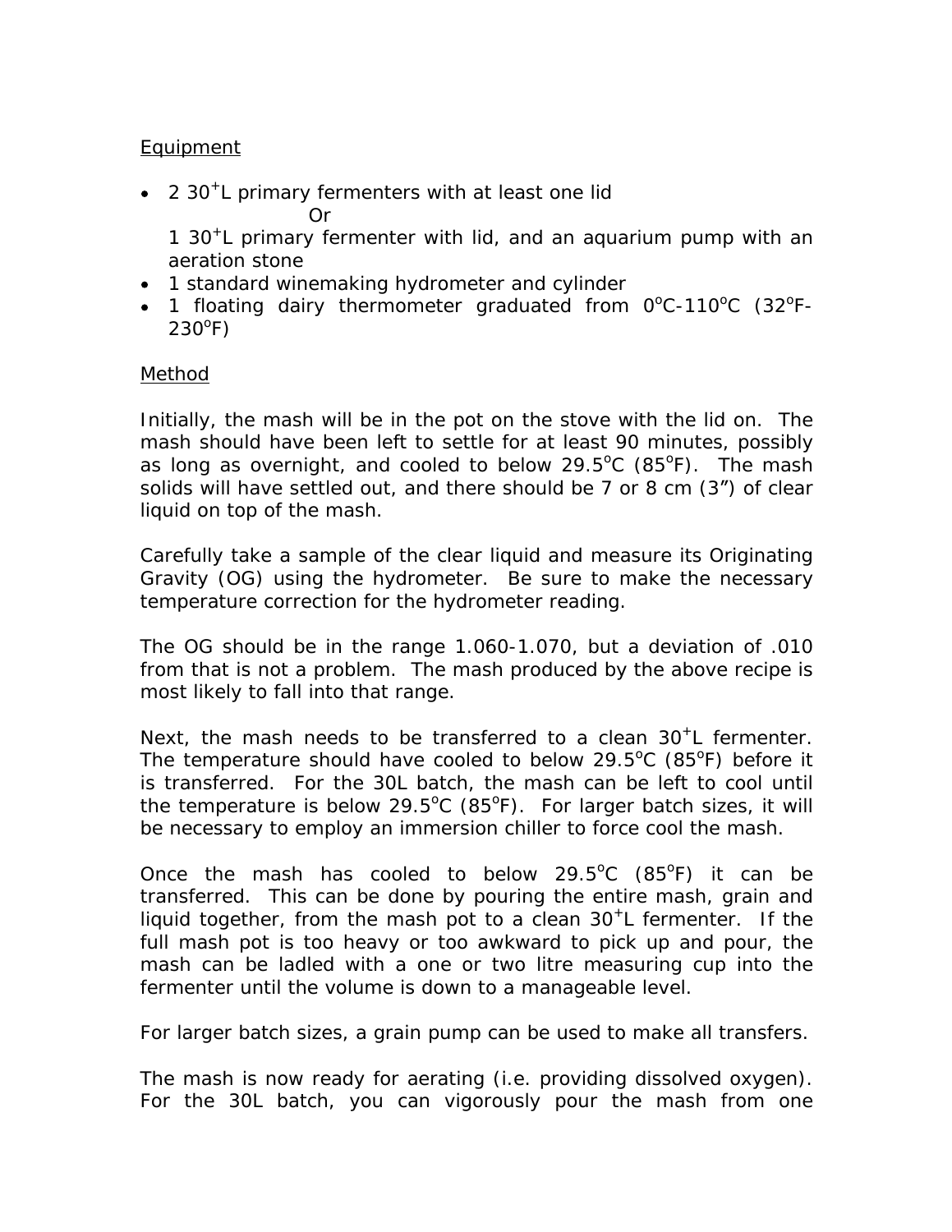fermenter to another four to six times. This works extremely well. You can also use an aquarium pump to pump air through an aeration stone placed in the mash. The aeration stone should be left to bubble in the mash for about 30 minutes. The yeast and AG can be added while the aeration stone is still bubbling in the mash.

On the larger scale, bubbling with an aeration stone can be done, perhaps using a larger pump and larger stone. Also, mechanically rousing the mash in a manner that causes splashing for 20 or 30 minutes will work well.

After the mash has been aerated, the yeast can be pitched (i.e. added to the mash) and stirred in if it hasn't already been added during the aeration stage. Just make sure the mash temperature is below 29.5°C  $^{\circ}$ C (85°F) before adding the yeast. Place the fermenter where it's going to sit undisturbed for the next three days, and ensure the ambient temperature is between 21 and  $29.5^{\circ}$ C (70 and  $85^{\circ}$ F). F).

After 30 minutes the yeast will have hydrated in the liquid and can be thoroughly stirred in.

Within 60 minutes of pitching the yeast, vigorous fermentation will be evident (i.e. vigorous bubbling). The bubbling will continually rouse the mash throughout the fermentation, keeping the mash mixed. Leave the mash for 72 hours from when the yeast was pitched. It's helpful to stir the mash thoroughly every 24 hours, but not necessary.

After 72 hours the fermentation will either be complete and the activity will have diminished to a slow spurious bubbling, or the fermentation will still be active and only have slowed down slightly. If the latter is the case, monitor it every six hours or so until the fermentation is very slow and therefore, finished. Fermentation shouldn't take more than 84 hours.

When the fermentation is complete, it's important that the mash be strained, placed in the still, and heated to above  $52^{\circ}$ C (125 $^{\circ}$ F) within  $\rm ^{o}C$  (125 $\rm ^{o}F)$  within  $^0$ E) within F) within 24 hours or off-flavours may develop.

After the fermentation is complete the mash is ready to be strained. For the 30L of wheat mash, it can be strained by hand using a large straining bag, available at most homebrew shops. Larger volumes will require mechanical solids-separating equipment.